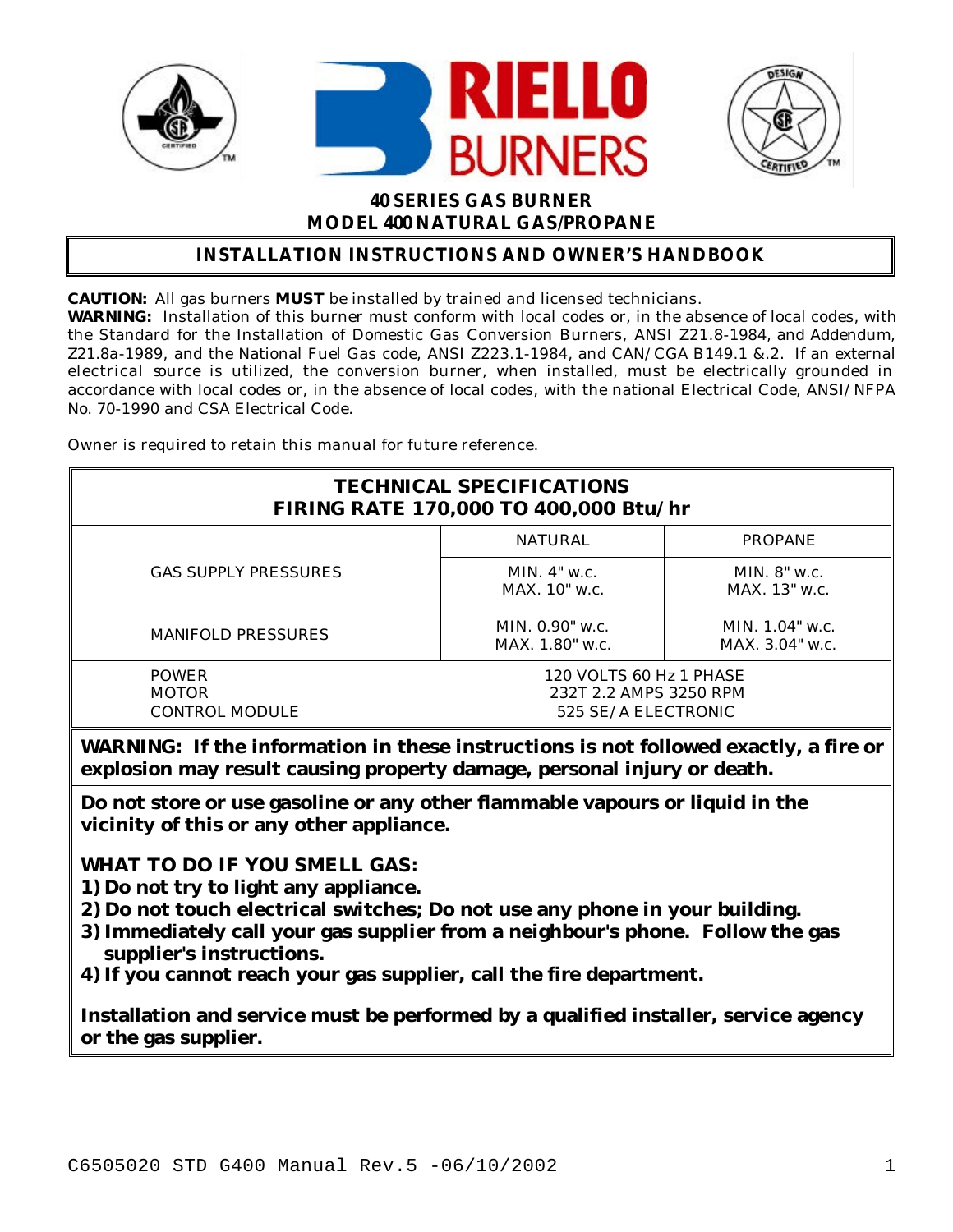# **TABLE OF CONTENT**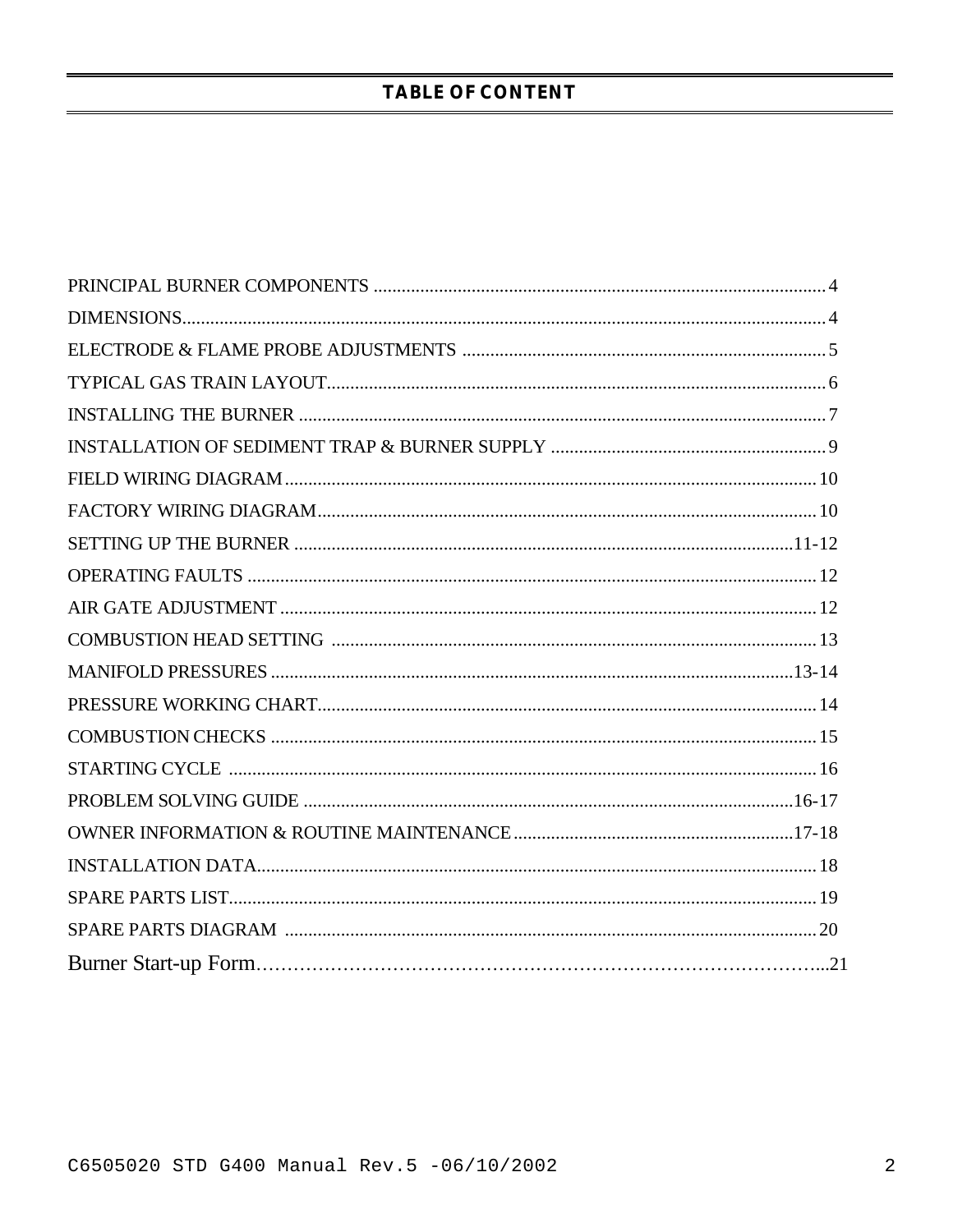*The following pages contain information, descriptions and diagrams for the proper*  installation and wiring of the burner. Please read carefully before attempting final *installation.*

*The responsibility for ensuring that this manual is complete rests with the holder of these instructions.*

# **SERIAL NUMBER IDENTIFICATION**

The Riello 15 character serial number, example, **99 A 8511111 00025**, is identified as follows: **99** = last two digits of the year of manufacture;  $A = BI$ -week of manufacture; **8511111** = burner product code;  $00025$  = increment of 1 for each burner produced – specific to product code – reset to zero each January  $1<sup>st</sup>$ .

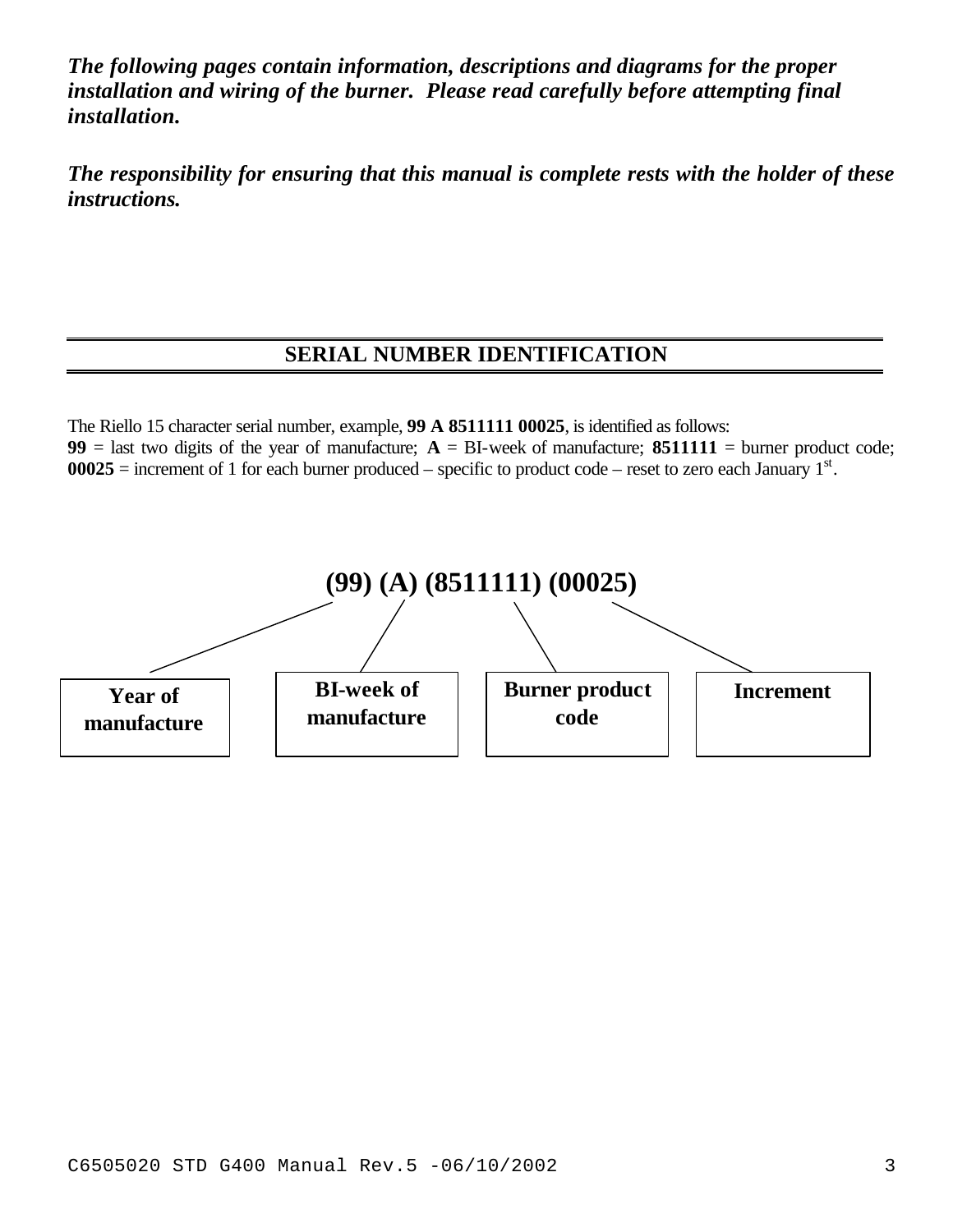# **PRINCIPAL BURNER COMPONENTS**

- 1. Air Damper (Optional Delete)
- 2. Air Gate Lock-screws
- 3. Wiring Terminal Block
- 4. Air Pressure Switch
- 5. Motor
- 6. Lockout Lamps and Reset Button
- 7. Cover Screw
- 8. Rubber Grommet
- 9. Capacitor



#### **BURNER DIMENSIONS**



| Model 400 | л           | D                 |                               |     |      | $*$ G1 | п<br>л |
|-----------|-------------|-------------------|-------------------------------|-----|------|--------|--------|
| inches    | 10.5/<br>16 | 1 ດ<br>$\sqrt{2}$ | /8<br>$\Omega$<br>$\bm{\cup}$ |     | 33/4 |        |        |
| mm        | 2262        | 305               | 35                            | 347 | 95   | 255    | 61     |

**\*G1 is for LBT version Gasket thickness is 4 millimeters**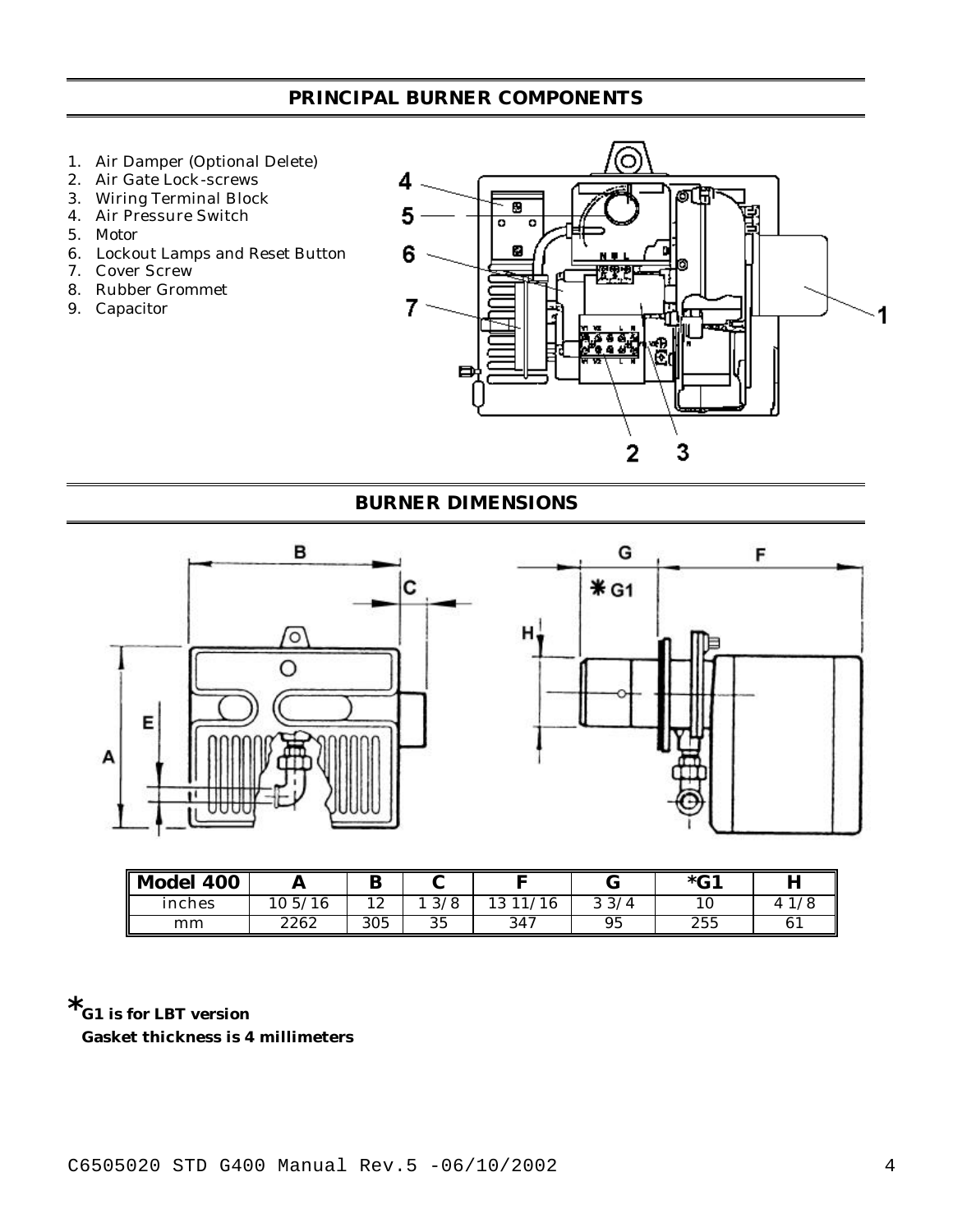## **UNIVERSAL MOUNTING FLANGE**



#### UNIVERSAL MOUNTING FLANGE DIMENSIONS

#### **ELECTRODE AND FLAME PROBE ADJUSTMENTS**



**IMPORTANT:** Do not turn the ignition electrode. Leave it as shown in the drawing. If the ignition electrode is put near the ionization probe, the amplifier of the control box may be damaged.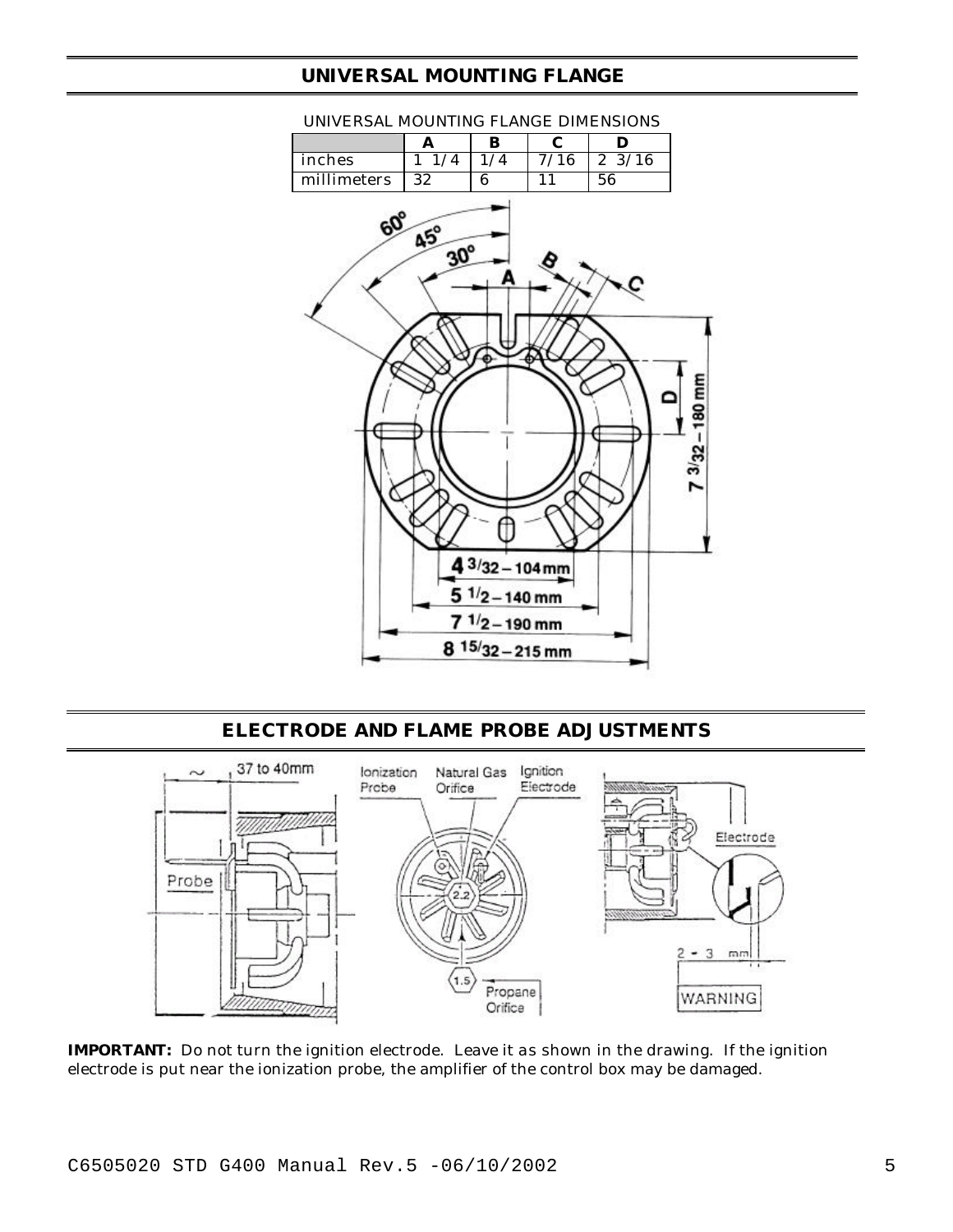#### **TYPICAL GAS TRAIN LAYOUT**



3) GAS SUPPLY PRESSURE TEST POINT (FIELD SUPPLIED)

4) GAS TRAIN PIPE DIAMETER SIZE(S): BURNER G120 1/2" NPT (REDUCED AT COMBUSTION HEAD TO 3/8")

BURNER(S) G200 & G400 3/4" NPT

OPERATED

7) MAIN GAS VALVE (V1) 24V OR 120V OPERATED SINGLE STAGE

8) GAS BURNER MANIFOLD TEST POINT

**GAS SUPPLY PRESSURE RANGES:**

**NATURAL GAS PRESSURE: MIN. = 4.0" WC MAX. 10.5" WC**

**L.P. PROPANE GAS PRESSURE: MIN. = 8.0" WC MAX. 13.0" WC**

C6505020 STD G400 Manual Rev.5 -06/10/2002 6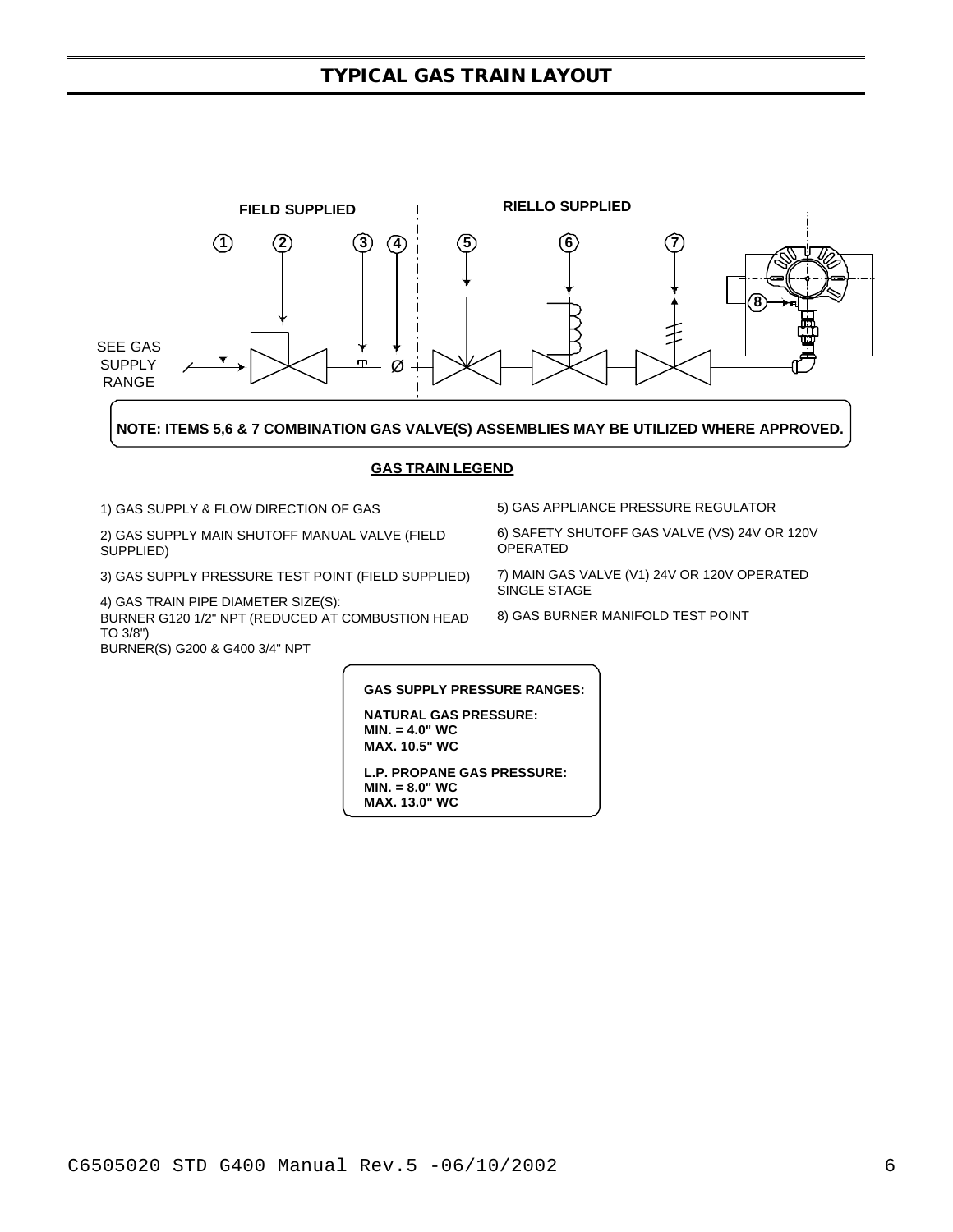### **INSTALING THE BURNER**

#### **Wet Base Illustration**

- A) Burner Chassis
- B) Combustion Head Assembly
- 1. Locking Nut
- 2. Appliance Mounting Plate Insulation
- 3. Insulation Gasket



Use this checklist prior to installation:

1) Check the input/output requirements of the appliance. We suggest that the appliance output should be approximately 85% of input (85% efficiency).

2) Check the dimensions of the combustion chamber for correct sizing against the input requirements of the application.

3) Check that there is sufficient air for proper combustion and adequate ventilation. Local codes should be followed. In the absence of local codes, refer to the NFPA Manual No. 31, CAN/CGA B149.1 &.2, ANSI Z223.1-1984 and Addendum 221.8A 1989.

4) Check that you have adequate space for servicing the equipment. The Riello burner requires a minimum of 13 inches clear space behind the red cover. This is required to allow easy removal of the cover for servicing and periodic maintenance.

5) Check that the chimney is of sufficient area to handle the exhaust gases. Make sure the chimney is clear and there are no obstructions.

6) Barometric draft regulators must be of the double acting type, and must be installed in accordance with the draft regulator manufacturer's instructions. Single acting barometric dampers are not permitted. For further clarification, refer to ANSI Z21.8-1984 and Z21.17A-1993.

#### **NOTE: A vent shutoff system shall be applied to a barometric damper installed in the venting system at the time of conversion of the appliance. This will electrically disconnect the burner should there be a blockage in the vent (chimney).**

#### **IMPORTANT:**

The installer must identify the main electrical power switch and manual gas shut off valve, for emergency conditions. The burner cover must be in place and secured before the burner is placed in operation.

#### **GENERAL INFORMATION**

Your Riello gas burner comes to you completely assembled and factory wired, ready for installation.

Models equipped with the short combustion head have a fixed flange, which bolts directly to the front of the appliance. When equipped with the long combustion head, the burner comes with a universal flange, which when bolted to the appliance, allows the burner to be adjusted for exact positioning in the combustion zone.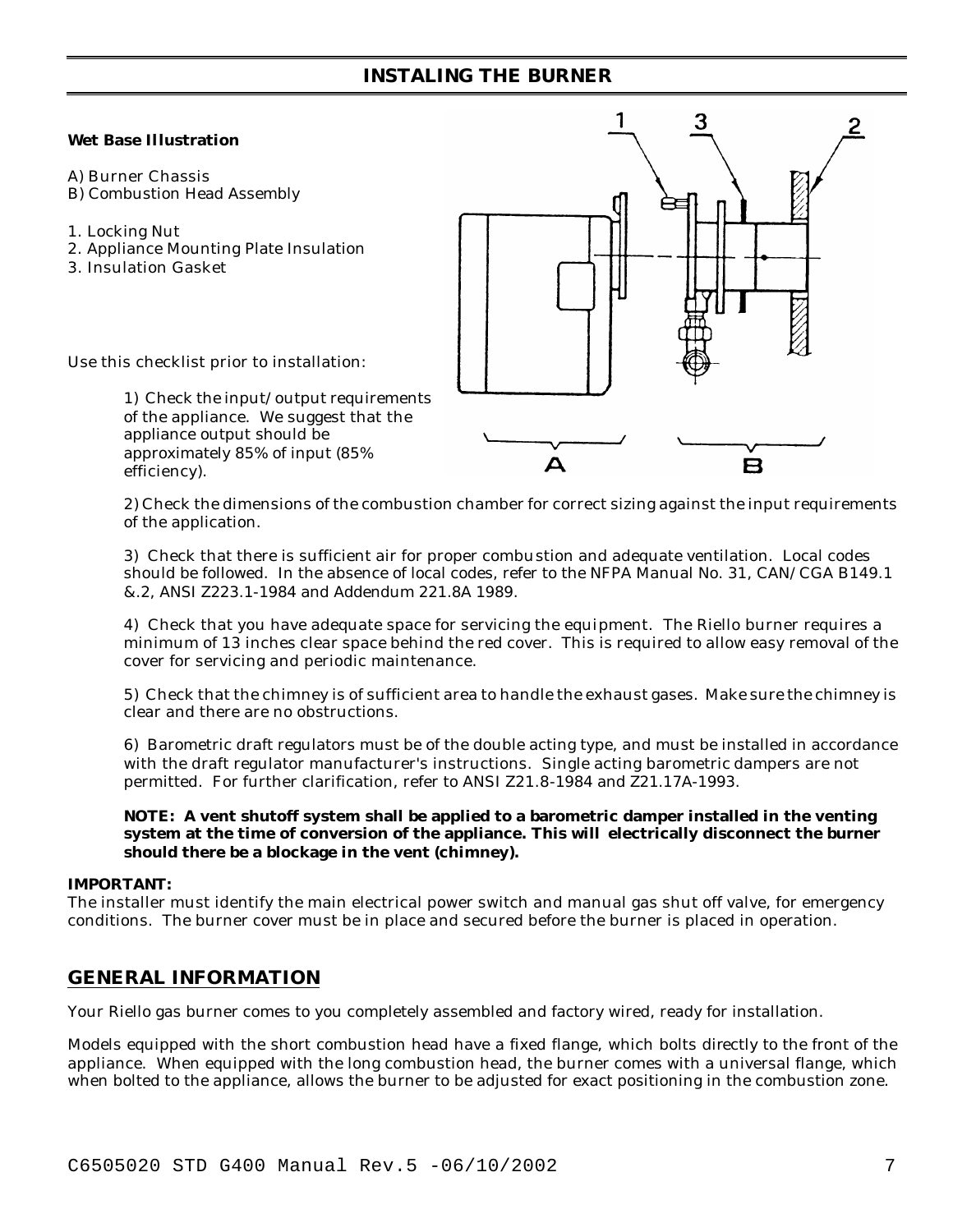#### **STEP-BY-STEP PROCEDURE**

1) Remove the burner from the carton, taking care not to lose any of the supplied accessories. Check for signs of physical damage.

2) Bolt the combustion head and burner to the appliance. Be sure to install the supplied mounting gasket. Ensure that the burner is level (we suggest using a spirit level) and that the combustion head is centred in the appliance port. Refer to Page 7 for positioning of combustion head relative to the chamber.

- 3) Check that all gas train connections are tight and make your connections to the incoming gas supply.
	- a) A sediment trap must be provided. See pg. 9.

b) If not already installed, a manual shutoff valve must be supplied. This valve must be upstream of the burner gas train supply connection.

- c) A  $1/s$ " NPT plugged tapping must be installed immediately upstream of the burner gas train supply connection and must be accessible for a test gauge.
- d) If required by local codes, provide gas vent lines at the gas regulators and valve.
- e) Perform required gas pressure test on incoming gas supply lines.
- **NOTE:** Details of sediment trap, manual gas valve, pressure test point, and line pressure test point can be found on Page 9.

4) To make electrical connections, refer to field wiring diagram on page 10. A manual disconnect switch must be installed in the incoming lines. Wiring to the low voltage-switching relay, if used, (Honeywell R8038A) must be rigid conduit or flexible approved cable.

 **CAUTION:** Label all wires prior to disconnection when servicing controls. Wiring errors can cause improper and dangerous operation. Verify proper operation after servicing (Step 5 (e) below).

 **CAUTION: The phase (HOT) wire must be connected to the black lead of the 24v relay if used; neutral to the white lead.** Do not reverse the polarity. The burner will not operate with the Phase/Neutral reversed, and the control box may be damaged.

- 5) Check the burner functions as follows:
- a) Make a final check on both the gas and electrical connections.
- b) Loosen the screw in the manifold gas test point and install an appropriate manometer.
- c) Set the thermostat at its highest setting.
- d) Switch on power.
- e) With the manual gas valve turned off, press the burner reset button (see page 4), and allow the burner to run through a complete cycle to ensure that the sequence of operations is correct, (see page 16). A full starting cycle should take approximately 70 seconds from a no power condition until burner lockout, when equipped with motorized air damper, otherwise refer to the start-up cycle chart found on page 16.
- f) Once the burner is operational (up and running) a final gas leak check must be completed on the gas train.

6) If the burner is installed on a central warm air furnace, affix the mandatory warning labe ls to the furnace fan cover door (inside and outside).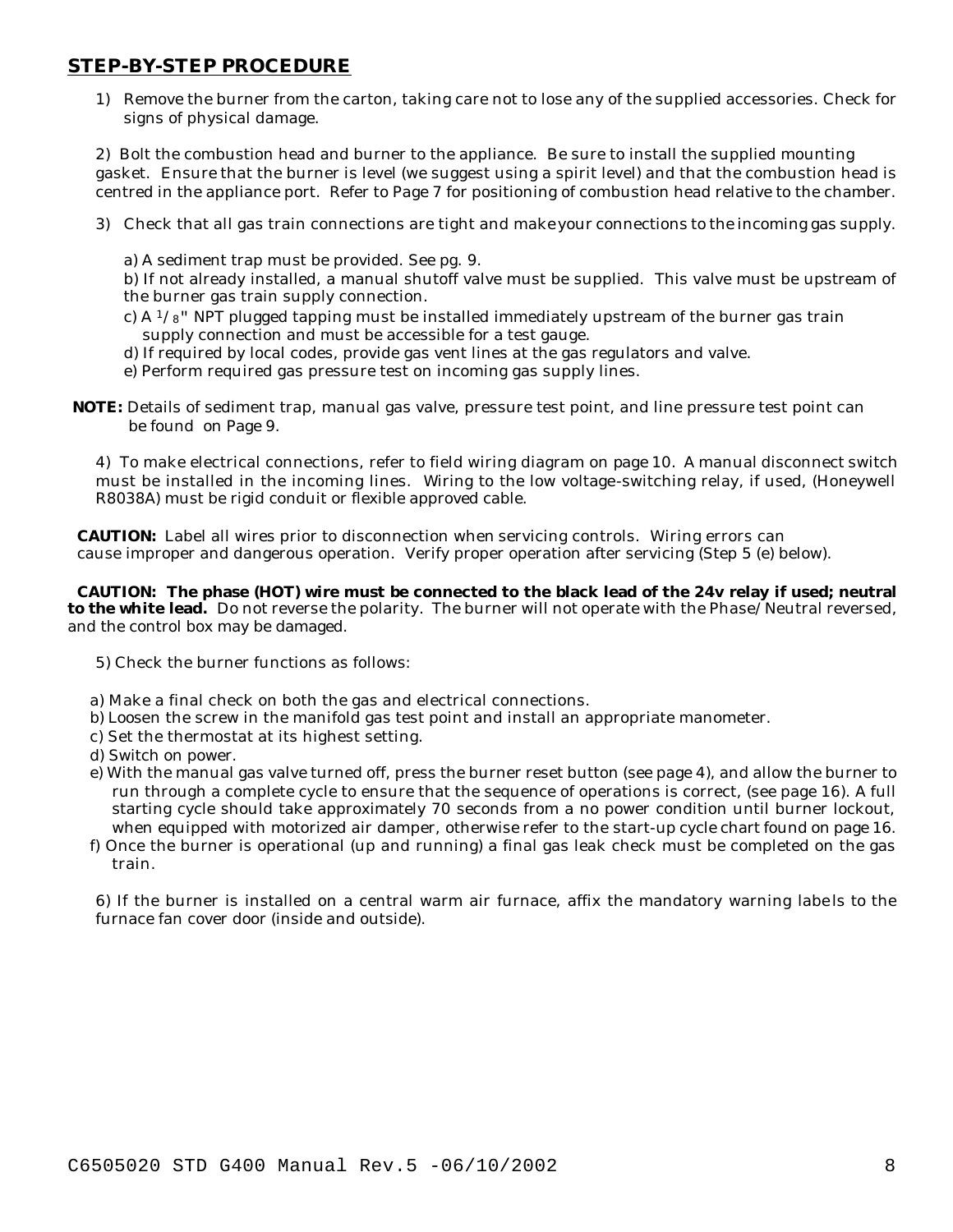# **INSTALLATION OF SEDIMENT TRAP AND BURNER SUPPLY**

Gas piping to the burner must be  $1/2$  inch minimum. Install only a full ported shutoff valve. The valve must be located outside the appliance jacket, and the pressure gauge port must be accessible.

#### **PRESSURE TEST-OVER 1/2 PSIG.**

The appliance and its individual shutoff valve must be disconnected from the gas supply piping system during any pressure testing of the system at a test pressure in excess of  $\frac{1}{2}$  PSIG.

#### **PRESSURE TEST-<sup>1</sup>/2 PSIG OR LESS**

The appliance must be isolated from the gas supply piping system by closing its individual manual shutoff valve during any testing of the gas supply piping system at test pressures equal to or less than  $\frac{1}{2}$  PSIG.

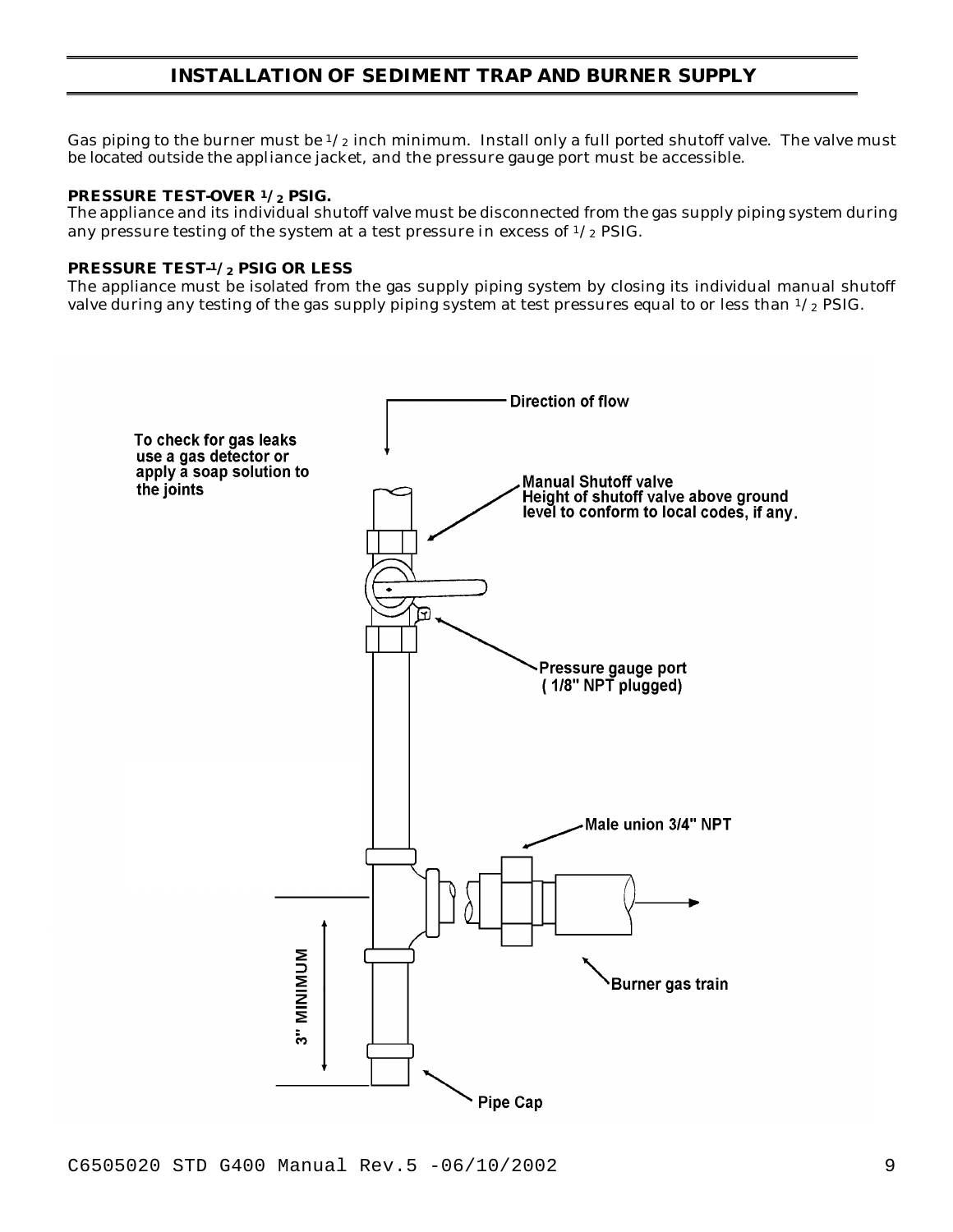# **FIELD WIRING DIAGRAM**



#### **NOTE:**

1) This burner is approved for use without the motorized air damper. In these instances optional wiring is used 2) The SAFETY SWITCH on the 525 SE CONTROL BOX is equipped with a contact allowing remote sensing of burner lockout. The electrical connection is located on the CONTROL BOX terminal 4 as indicated. Should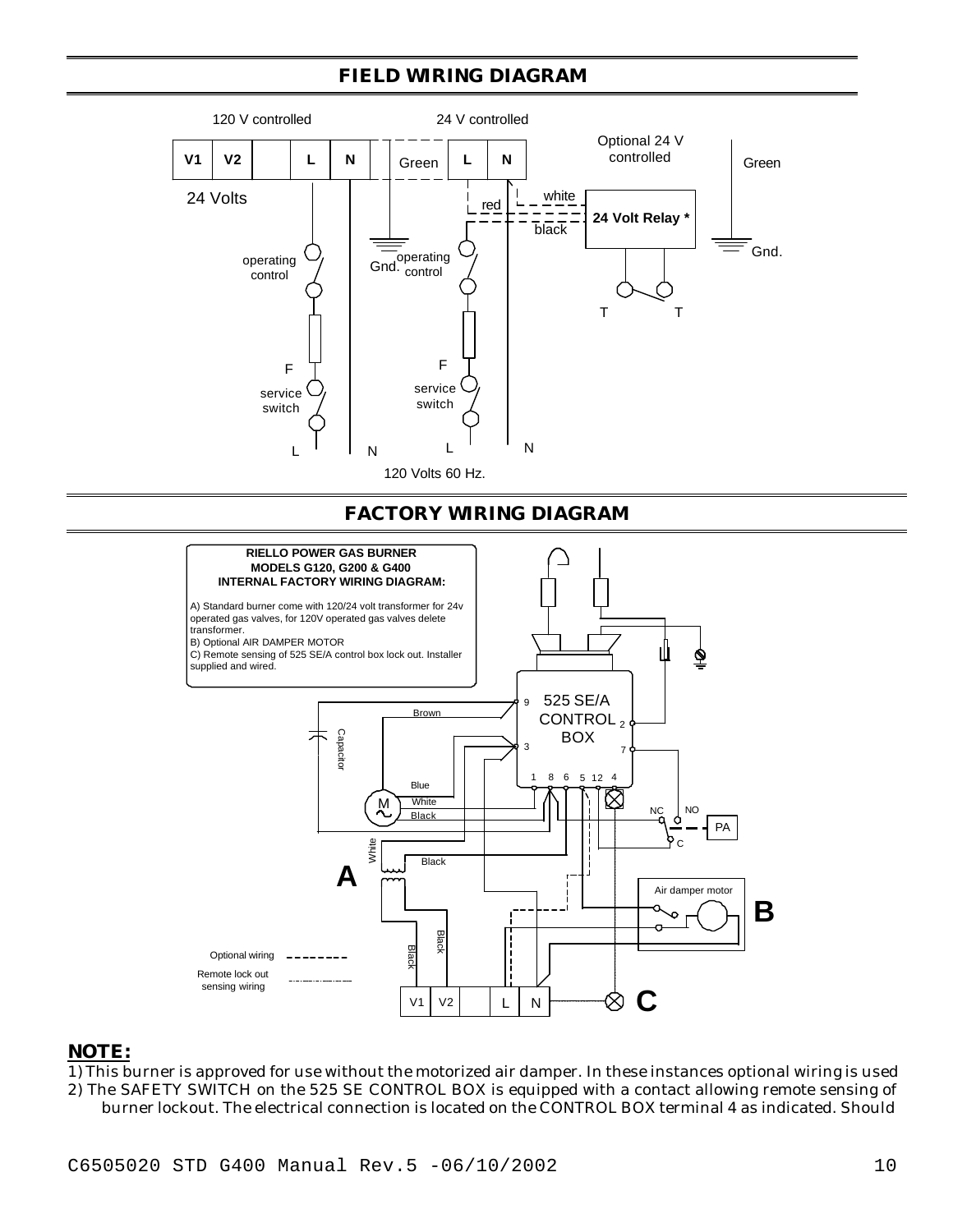burner lockout occur, the 525 SE CONTROL BOX will supply a power source of 120 Vac to the connection terminal. The maximum allowable current draw on this terminal is 1 A.

# **IMPORTANT**

Terminal 4 is to be used only for the connection of a remote sensing device. If a neutral or ground lead is attached to terminal 4 the control box will be damaged should lockout occur

# **SETTING UP THE BURNER**

After burner output has been determined, use **TABLE 1** below **AS AN INITIAL GUIDE** for burner settings. **Table 1**

| Approximate Btu/hr | <b>Head</b> | Air gate | <b>Manifold</b> |
|--------------------|-------------|----------|-----------------|
| burner output      | setting     | setting  | pressure        |
| <b>Natural Gas</b> |             |          |                 |
| 170,000            | 0.0         | 1.6      | $0.90$ "w.c.    |
| 216,000            | 1.0         | 1.8      | $0.90$ "w.c.    |
| 262,000            | 2.0         | 2.2      | $1.00$ "w.c.    |
| 308,000            | 3.0         | 2.5      | $1.20$ "w.c.    |
| 354,000            | 4.0         | 2.8      | $1.42$ "w.c.    |
| 400,000            | 5.0         | 3.4      | $1.80$ w.c.     |
| <b>Propane</b>     |             |          |                 |
| 170,000            | 0.0         | 1.6      | $1.04$ "w.c.    |
| 216,000            | 1.0         | 1.8      | $1.16$ "w.c.    |
| 262,000            | 2.0         | 2.2      | 1.48"w.c.       |
| 308,000            | 3.0         | 2.5      | 1.80"w.c.       |
| 354,000            | 4.0         | 3.0      | $2.42$ "w.c.    |
| 400,000            | 5.0         | 3.6      | 3.04"w.c.       |

 All settings in this table were obtained under the following conditions.

- ?? 0 (zero) draft in the combustion zone.
- ?? Small DIN test boiler.
- ?? 7" supply pressure for natural gas.
- ?? 11" supply pressure for propane.

?? steady state (HOT) operating conditions

# **STEP BY STEP PROCEDURE**

1) Set air gate. See **AIR GATE ADJUSTMENT** on pg. 13/14.

- 2) Set combustion head. See **COMBUSTION HEAD SETTING** on pg. 13.
- 3) Set the manifold pressure using the following method.

a) In order to determine existing manifold pressure, start the burner. At the end of the prepurge cycle (approx. 30s), the gas valve is energized. During the 5 sec. trial for ignition, note the manifold pressure. If the burner lights and continues to run, go to step (d).

b) Compare the observed manifold pressure from step (a) to the required value from **TABLE 1**.

c) Repeat step (a), making adjustments to the gas valve, until flame is established.

d) Once flame has been established, set your manifold pressure to the desired value from **TABLE 1**.

4) Check combustion gases using proper combustion analysis equipment to ensure safe levels of CO<sub>2</sub> and CO during appliance heat up. The gas valve should be used to make any necessary adjustments to ensure safe combustion. At this point do not adjust the air or head settings unless absolutely necessary.

5) Allow burner to run until normal operating temperatures and conditions have been achieved.

6) a) Clock the gas meter to determine actual burner output.

b) Set the manifold pressure, by adjusting the gas valve, to achieve desired output.

c) Check combustion gases once again to ensure safe operation. **Make sure the burner cover is in place and air gate locking screws are secure for all combustion analysis.** Adjust air gate if necessary (refer to page12). This test must be done by a qualified technician. The maximum recommended  $CO<sub>2</sub>$  level for natural gas is 10%; the maximum recommended level for propane gas is 12%. The recommended flue gas temperature is from 350?F to 550?F.

7) After completing the adjustments, remove the manometer and tighten the screw inside the manifold test point. Replace the regulator cap on the gas valve.

8) Complete the adjustment data tag, described on page18. Explain the burners essential functions (starting and stopping) to the owner. Do not forget to give the dealer or service company's name and address. Please see page17 and 18 for information on burner maintenance procedures.

**NOTE:** Do not assume the heating system is operating at optimum performance.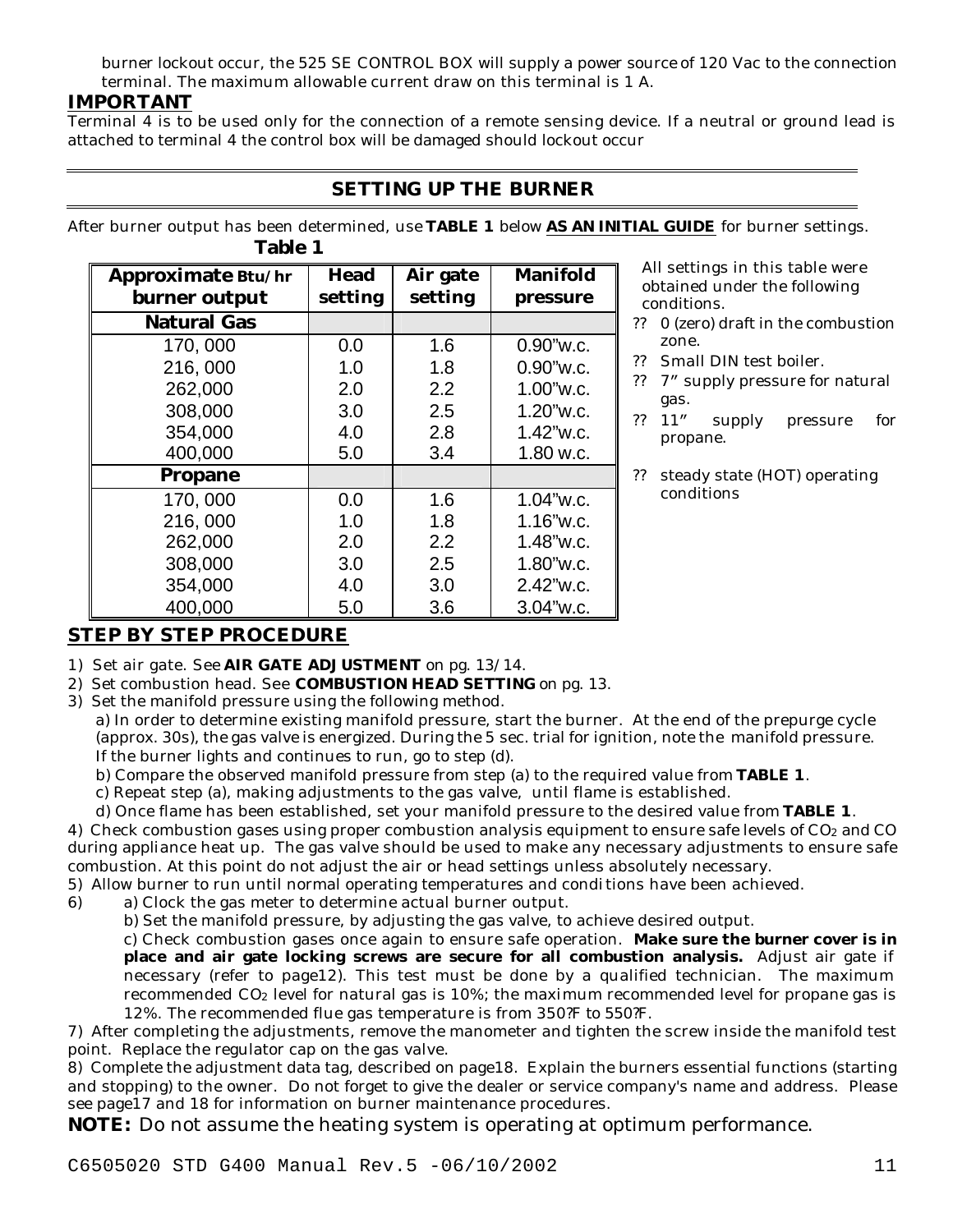#### **OPERATING FAULTS**

The integrated control system is self checking. The cycle from start up to flame establishment, takes approximately 70 seconds.

The burner will go into lockout under the following circumstances:

a) Burner fails to ignite.

b) The ionization probe is grounded.

c) Opening of the air pressure switch or the normally open contacts of the air pressure switch not making.

Should overheating of the appliance occur, shut off the manual gas valve to the burner. Do **NOT** shut off the switch to the circulating pump or blower fan.

#### **SHUT DOWN PROCEDURE**

Switch off electrical power to the unit. Close the manual supply gas valve.

#### **START UP PROCEDURE**

See page 8, Item 5

**NOTE:** If an external electrical source is utilized, the conversion burner, when installed, must be electrically grounded in accordance with local codes. In the absence of local codes, refer to the National Electrical Code, ANSI/NFPA 70-1990.

In Canada follow the Canadian Electrical Code Part 1 CSA C22.1.

# **AIR GATE ADJUSTMENT**

The mobile air damper (1), operated by the air damper motor (2), assures the complete opening of the air

intake. To regulate the combustion air, adjust the manual air gate (3), by loosening the locking screws (4). Once the optimal adjustment is reached, tighten the locking screws(4), to assure free movement of the mobile air damper.

#### **EXAMPLE SETTING (for natural gas)**

To set the air intake for a desired burner output of 308,000 Btu/hr, use TABLE 2 to determine the correct air gate setting. In this case, the setting would be 2.5 for natural gas. Turn the manual air gate (3) until the arrow points to 2.5 on the scale. Tighten locking screws  $(4)$ .

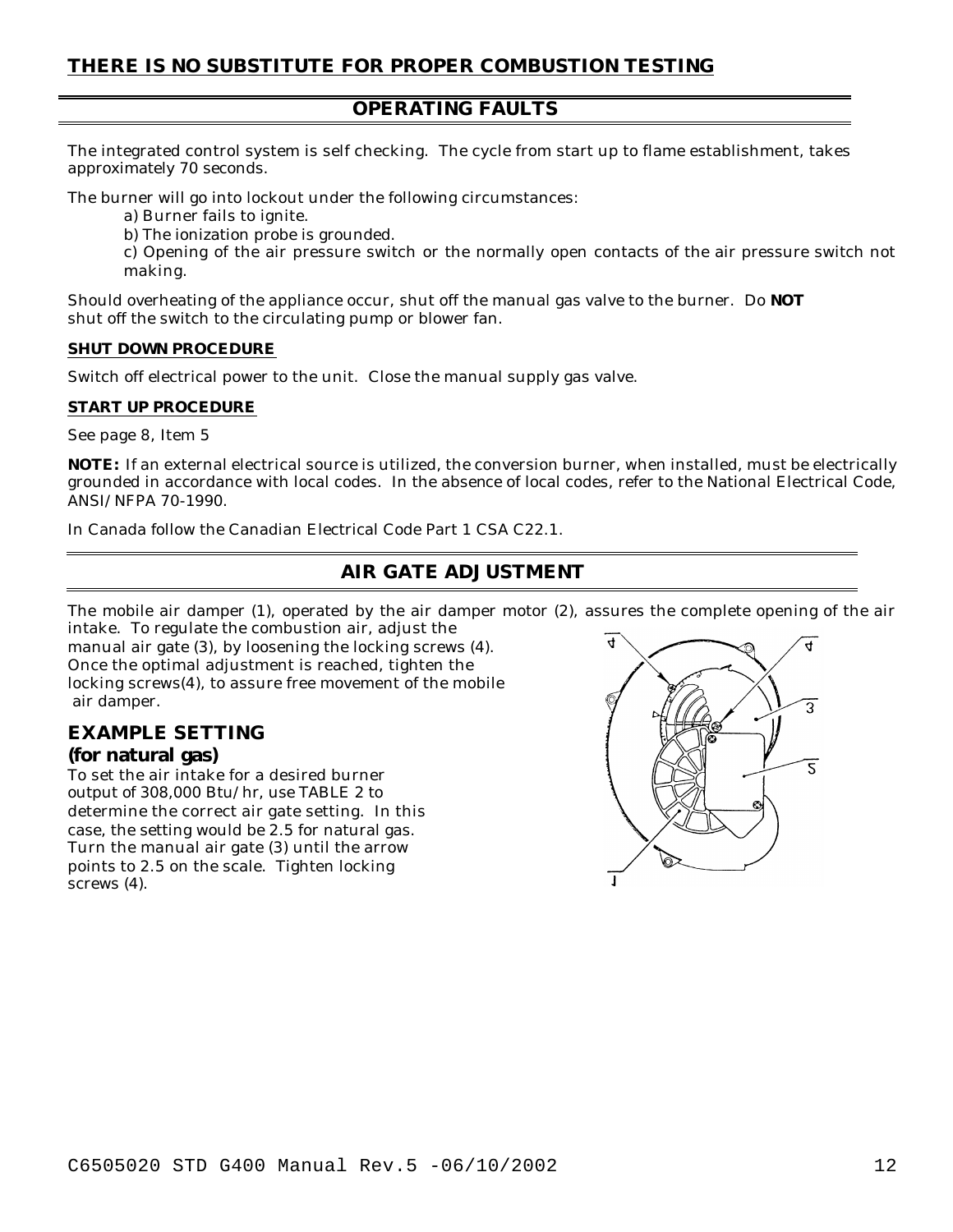All settings in table 2 are obtained with zero (0) pressure in the combustion zone and at normal operating temperatures. i.e., steady state hot conditions.

**Please Note:** Burner must be fired **ONLY** with fuel that is listed on the burner serial label.

| Table 2                  |                         |                |  |  |
|--------------------------|-------------------------|----------------|--|--|
| Riello 40 Model 400 N/P  |                         |                |  |  |
| <b>Air Gate Settings</b> |                         |                |  |  |
| <b>Burner Output</b>     | <b>Air Gate Setting</b> |                |  |  |
| <b>Btu/hr x 1000</b>     | <b>Natural</b>          | <b>Propane</b> |  |  |
| 170.0                    | 1.6                     | 1.6            |  |  |
| 216.0                    | 1.8                     | 1.8            |  |  |
| 262.0                    | 2.2                     | 2.2            |  |  |
| 308.0                    | 2.5                     | 2.5            |  |  |
| 354.0                    | 2.8                     | 3.0            |  |  |
| 400.0                    | 3.4                     | 3.6            |  |  |

#### **COMBUSTION HEAD SETTING(Stop Gate)**

Loosen the Allen screw (A). Slide the elbow (B) so that the number on the indicator scale (D) aligns with the back edge of the air tube (C). See **TABLE 3** for set points. Tighten the Allen screw (A).

**NOTE**: To disassemble remove the combustion head,

use the procedure below.

1) Remove the Allen screw completely.

2) Withdraw the head.

3) Pull the head straight out.

#### **Example (for natural gas):**

For a desired burner output of 308,000 Btu/hr, the combustion head setting would be 3.0

#### **NOTE:**

This table is designed to ensure a good working pressure for the air proving switch. If a problem is encountered with the air switch proving combustion air flow, we suggest moving the head closer to the zero (0) set point.

For a boiler or furnace with positive pressure in the combustion zone, we suggest moving the head closer to the zero (0) set point.

All settings in table 3 are obtained with zero

- (0) pressure in the combustion zone and at
- (1) normal

operating temperatures. i.e.; steady state hot conditions.

#### **Please Note: Burner must be fired ONLY with fuel that is listed on the burner serial label.**



| <b>Table 3</b>                              |                         |         |  |
|---------------------------------------------|-------------------------|---------|--|
|                                             | Riello 40 Model 400 N/P |         |  |
| <b>Combustion Head Settings (STOP GATE)</b> |                         |         |  |
| <b>Burner Output</b>                        | <b>Head Setting</b>     |         |  |
| <b>Btu/hr x 1000</b>                        | <b>Natural</b>          | Propane |  |
| 170.0                                       | 0.0                     | 0.0     |  |
| 216.0                                       | 1.0                     | 1.0     |  |
| 262.0                                       | 2.0                     | 2.0     |  |
| 308.0                                       | 3.0                     | 3.0     |  |
| 354.0                                       | 4.0                     | 4.0     |  |
| 400.0                                       | 5.0                     | 5.0     |  |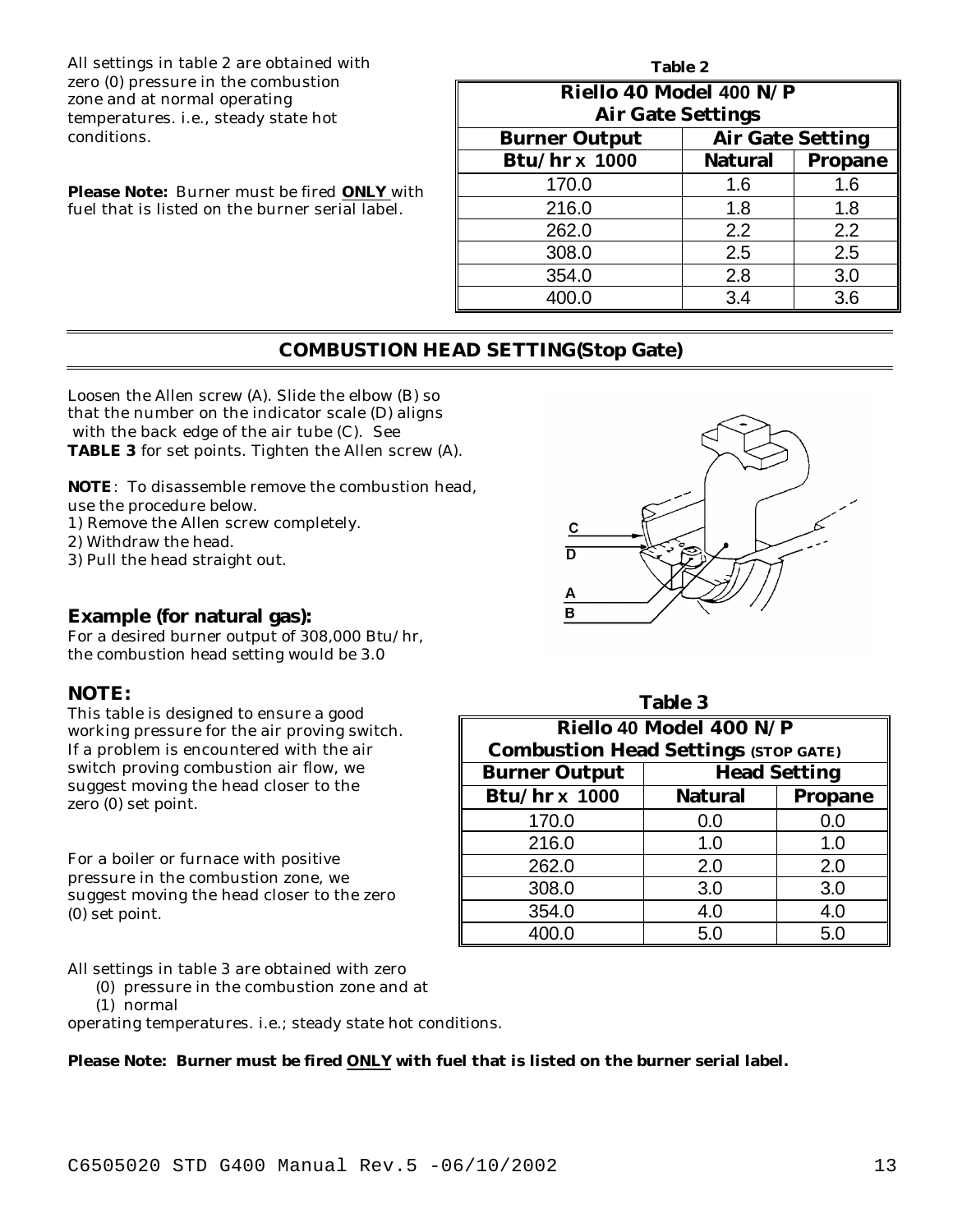# **MANIFOLD PRESSURES**

Manifold gas pressure for various firing rates must be set by adjusting the gas regulator of the gas valve. To check manifold gas pressure, attach a manometer to the manifold test point, shown on typical gas train layout on page 6. Approximate manifold pressure settings are indicated in **TABLE 4**.

#### **Example (for natural gas):**

For a burner to be fired at 308,000 Btu/hr, the manifold pressure would be approximately 1.20" w.c. (inches of water column).

| <b>Table 4</b>                          |                |                |  |
|-----------------------------------------|----------------|----------------|--|
| Riello 40 Model 400 N/P                 |                |                |  |
| <b>Manifold Pressure Inches of w.c.</b> |                |                |  |
| <b>Burner Output</b>                    | Inches of w.c. |                |  |
| <b>Btu/hr x 1000</b>                    | <b>Natural</b> | <b>Propane</b> |  |
| 170.0                                   | 0.90           | 1.04           |  |
| 216.0                                   | 0.90           | 1.16           |  |
| 262.0                                   | 1.00           | 1.48           |  |
| 308.0                                   | 1.20           | 1.80           |  |
| 354.0                                   | 1.42           | 2.42           |  |
| 400.0                                   | 1.80           | 3.04           |  |

 Manifold pressure will have to be adjusted to compensate for varying application conditions.

 All settings in table 4 are obtained with zero (0) pressure in the combustion zone and at normal operating temperatures. i.e.; steady state hot conditions.

 **Please Note:** Burner must be fired **ONLY** with fuel that is listed on the burner serial label.

#### **HIGH ALTITUDE SETTINGS**

It should be noted that for higher altitudes more air for combustion is required. All settings in this manual have been obtained at approximately sea level. Special attention should be paid to air for combustion at elevations above sea level. If an increase in combustion air is insufficient, the burner must then be derated by approximately 4% for every 1000 feet above sea level.

# **PRESSURE WORKING CHART**

The chart below shows effects of pressure in the combustion zone on the minimum/maximum burner outputs. In this example, with a maximum operating pressure of 0.6 inches water column in the combustion zone, you will be able to obtain a maximum of 370,000 Btu/hr burner output.

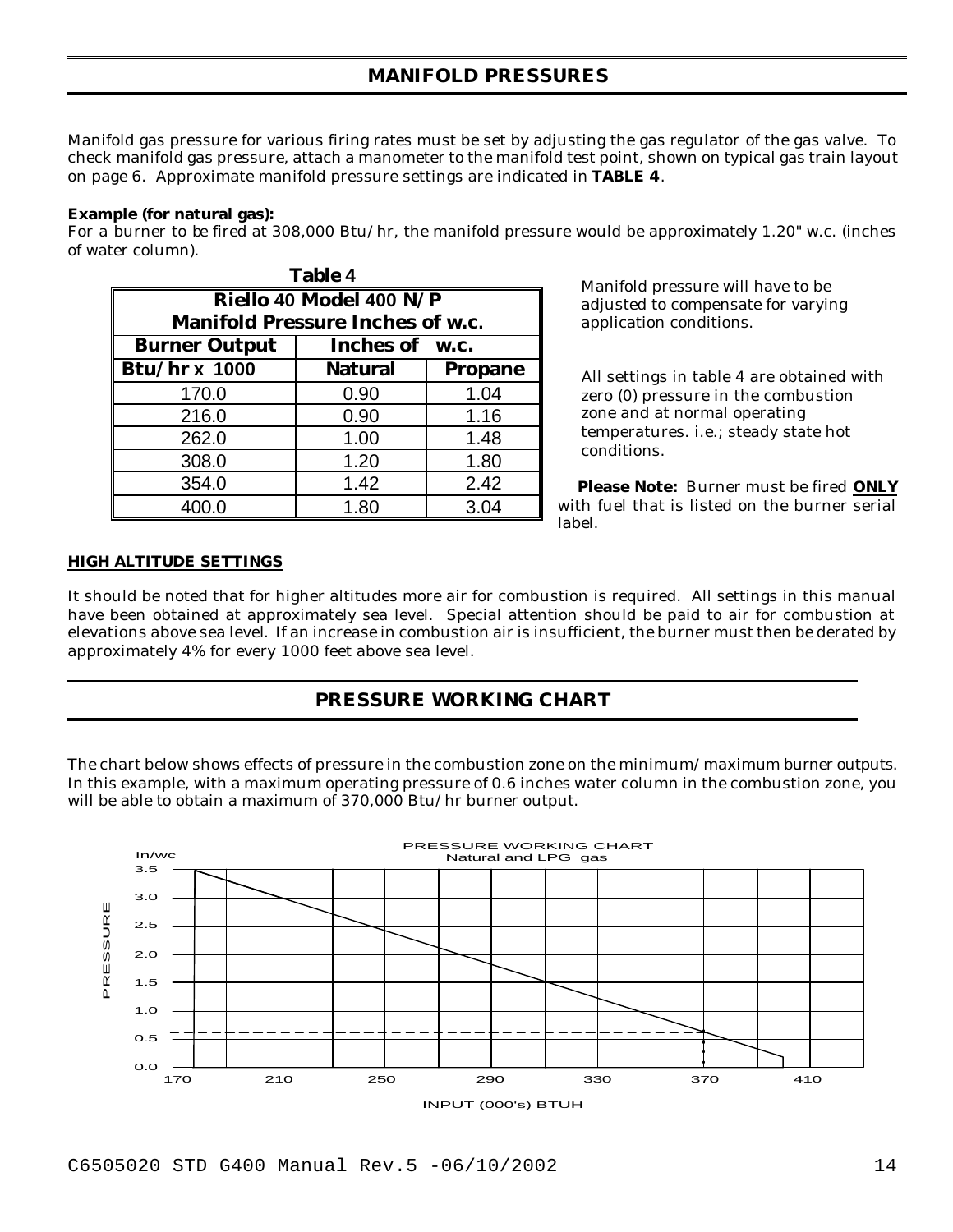Any change from zero (0) pressure in the combustion zone will affect the Btu output of the burner. To supply the required input to the appliance, manifold pressure will have to be adjusted to compensate for this condition.



INPUT (000's) BTUH

#### **NOTES:**

- 1) Sizes shown above are for cylindrical or wet base boilers, or air cooled heat exchangers.
- 2) To size the chamber in applications other than wet base boilers, you must calculate area in square inches of the combustion zone required to give you a grate area or floor area to match the BTU inputs according to the local authority. Refer to CAN/CGA B149.1 & .2 ANSI Z21.8-1984, and ANSI Z223.1-1984.
- 3) Fire brick or cerafelt chamber materials should have a continuous run temperature rating of 2400 degrees Fahrenheit and a melting point of 3000 degrees Fahrenheit.

## **COMBUSTION CHECKS**

#### **CO<sup>2</sup>**

It is advisable not to exceed a measured reading of  $10\%$  CO<sub>2</sub> for Natural Gas or  $12\%$  CO<sub>2</sub> for Propane Gas.

### **CO**

For safety reasons, the value of .02% (200ppm) free air sample must not be exceeded.

#### **IONIZATION CURRENT**

The minimum amount of current necessary for the control box to operate properly is 5 microamps DC.

To measure the ionization current, disconnect the red wire connector and insert a DC micro ampmeter in series with control box terminal 2 and the ionization probe which senses the flame. Refer to the diagram below.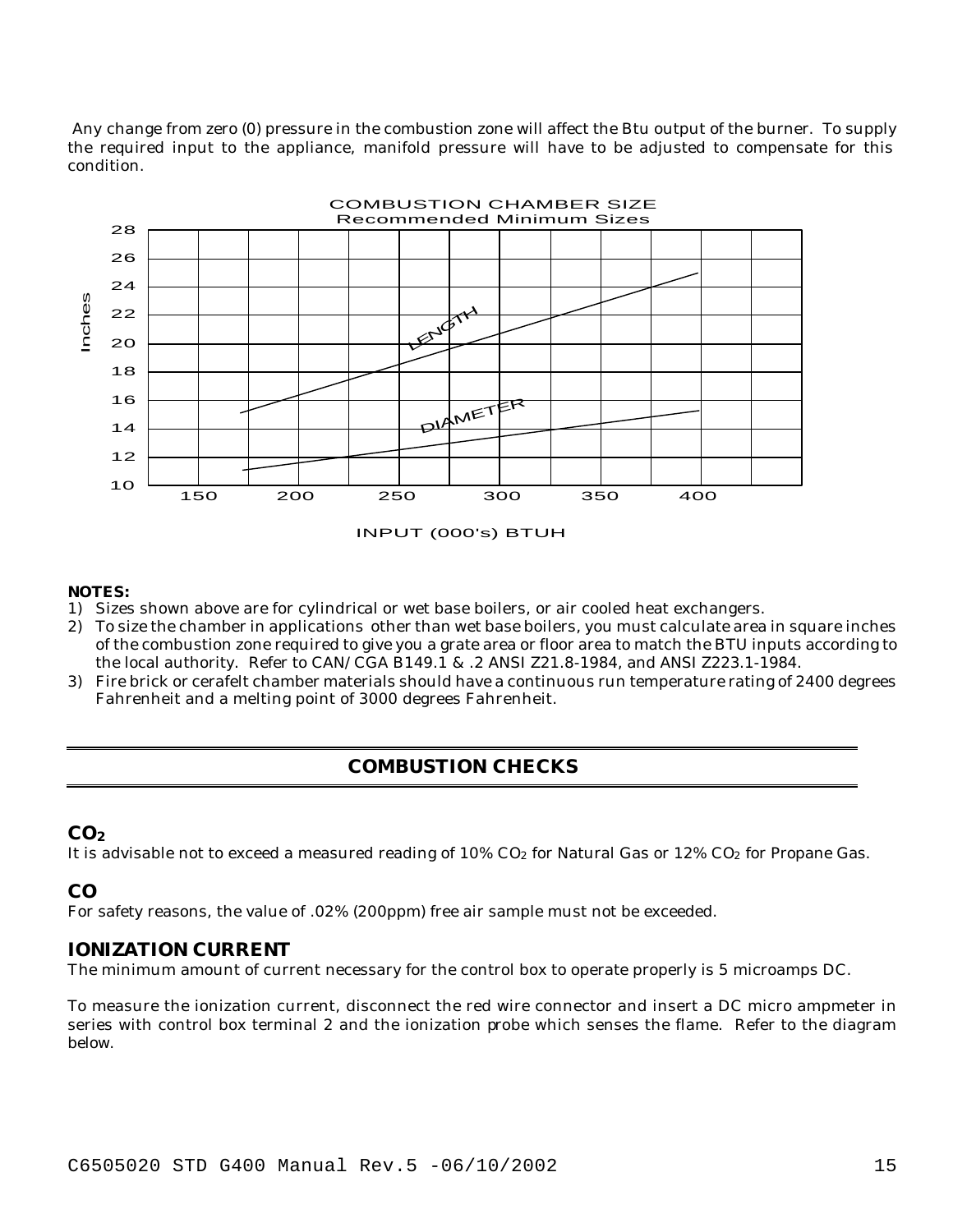# **Burner Start-up Cycle**



# **Ionization Current Check**



# **PROBLEM SOLVING GUIDE**

#### **Burner starting difficulties and their causes:**

- 1) The burner goes through the prepurge period normally. The flame ignites, but the burner goes to lockout within five seconds.
	- a) The phase/neutral lines are reversed.
	- b) The wiring to ground is absent or ineffective.
	- c) The ionization probe is grounded, or not in contact with the flame, or the circuit to the control box is broken.
	- d) The spark interferes with the flame signal due to incorrect setting of the electrode.
- 2) The burner goes to lockout after the prepurge period because the flame does not ignite.
	- a) Air has not been fully bled from the gas lines.
	- b) The gas valve is passing too little gas.
	- c) The spark is irregular or not present.

C6505020 STD G400 Manual Rev.5 -06/10/2002 16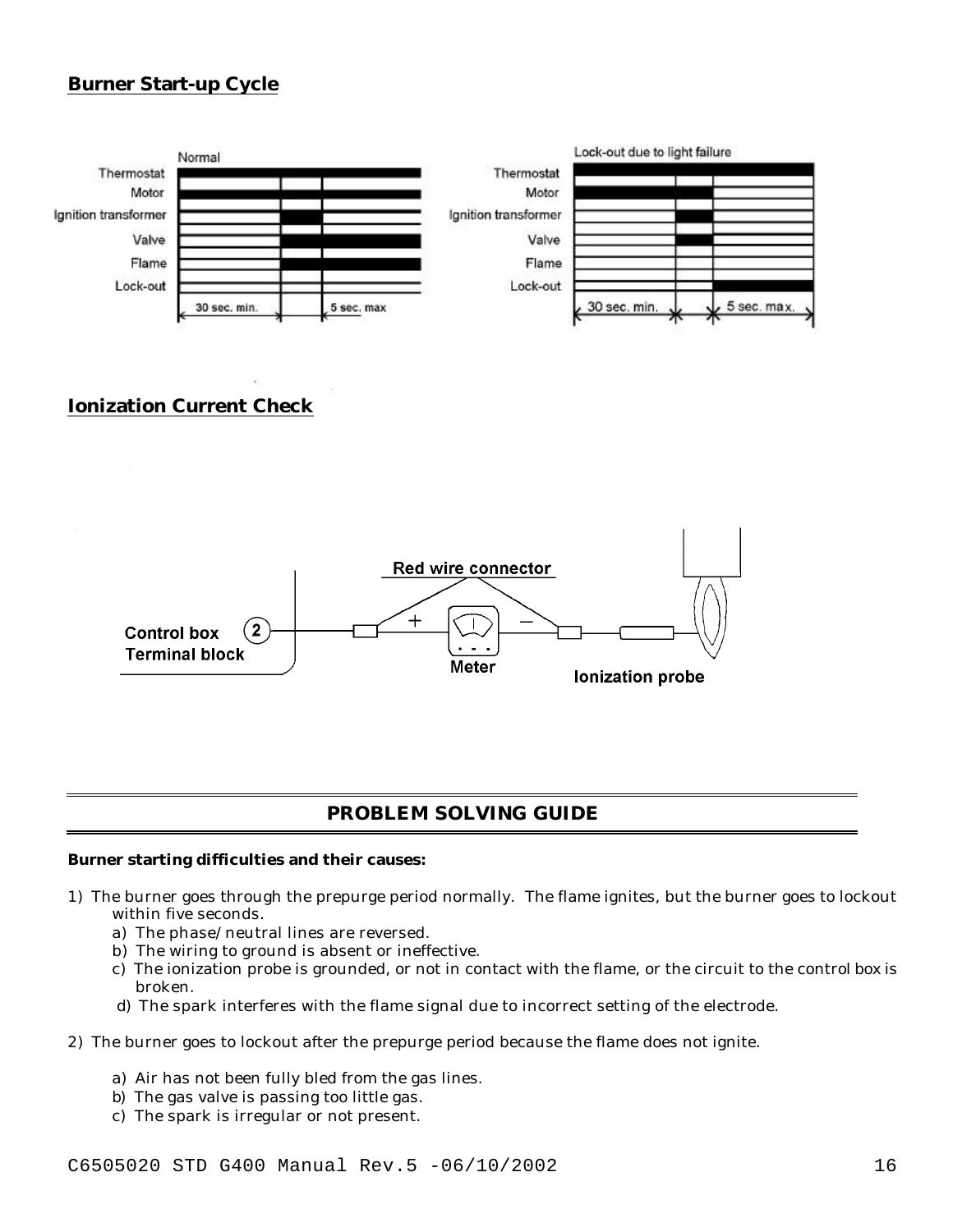- 3) The burner does not start when the thermostat calls for heat.
	- a) The gas pressure switch (if supplied) does not close contact due to low gas pressure.
	- b) The 24 volt switching relay is defective.
	- c) The line switch is off.
	- d) There is a blown fuse in the panel.
	- e) Terminals on the control module are bent or loose
	- f) The motor is defective.
	- g) The capacitor is defective.
	- h) The end switch on the air damper is defective.
	- i) The control box is defective.
	- j) The air pressure switch is not in the normally closed position
- 4) The burner continues to repeat the starting cycle without going into lockout.

This is a very specific situation caused when gas pressure in the gas main lines is *very close* to the value at which the gas pressure switch has been set. This can be corrected by resetting the gas pressure switch to a lower level. The gas pressure switch, if required, may be supplied, or may have to be field installed.

5) The burner does not go through prepurge, and the control module goes to lockout. The air pressure switch does not change over from normally closed to normally open contacts.

This condition exists because there is insufficient air pressure in the combustion head.

# **OWNER INFORMATION AND ROUTINE MAINTENANCE**

#### **SAFETY LOCKOUT**

This burner is equipped with multiple interlocking safety devices. In the event of a failure in the flame, or any blockage of the combustion air supply, the burner will "lock out" in a safety condition. In such an event, an illuminated red button will show on the centre front of the red cover. To restart the burner, press the button once only. Should the burner return to the lock out condition, call a qualified service technician or your gas company for assistance.

**NOTE:** Keep the area around the burner free and clear of all combustible materials, gasoline and other flammable vapours and liquids. Do not allow any obstructions which may prevent the free flow of air to the burner.

#### **MAINTENANCE**

Like all precision equipment, your burner will require periodic maintenance. At an interval of 2 months, you should:

- 1) Visually check the flame if your heating appliance has an observation port.
- 2) Check and clean the air intake louver to remove any build up of fluff, dust, pet hair etc.
- 3) The motor is permanently lubricated and does not need oiling.

#### For any maintenance or repairs over and above those listed, contact your service technician or gas company. **THERE ARE NO OWNER SERVICEABLE PARTS INSIDE THE BURNER COVER.**

Once a year, you should have the burner serviced as indicated below. This service should be performed by your local authorized dealer.

- 1) Check burner distributor head and mixing plates. Clean if necessary.
- 2) Check ignition electrode. Clean, adjust, or replace as necessary.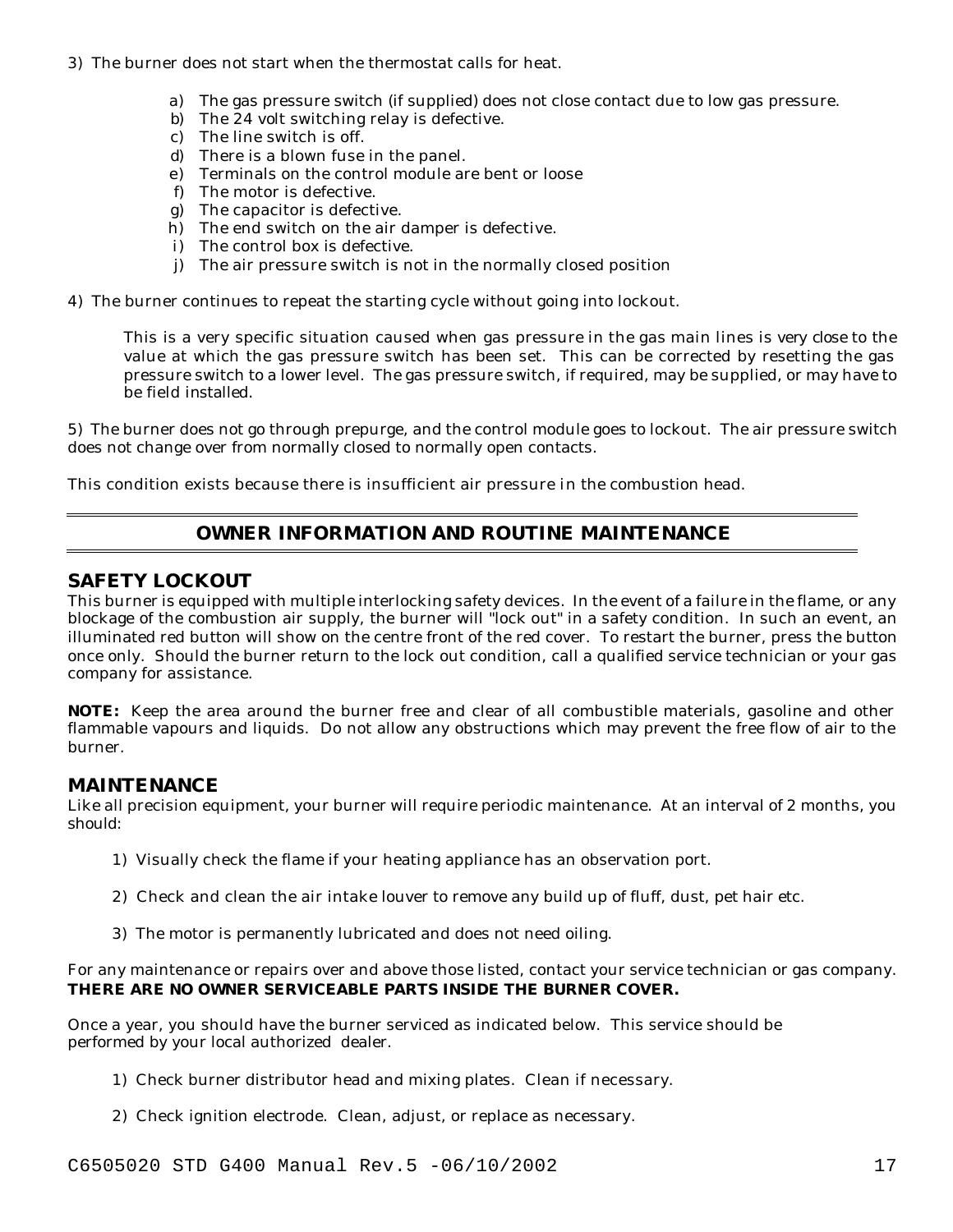- 3) Check the flame sensor rod (ionization rod) for dirt or carbon build up. Clean, adjust, or replace as necessary.
- 4) Check manifold gas pressure.
- 5) Check all burner adjustments.
- 6) Generally clean all exposed parts and components.
- 7) Do a complete combustion test with the burner cover in place and the air gate locking screws secure.

Your Riello 40 gas burner is only part of your heating system. Once every year you should have your heating appliance serviced by a qualified service technician. You should also have the chimney checked, and cleaned if necessary.

# **INSTALLATION DATA**

**Note:** This label is supplied in the package with the burner and should be filled out and affixed to the appliance when the conversion burner is installed.

| ADJUSTMENT DATA TAG<br>ANSI Z21-17b-1994 |  |  |
|------------------------------------------|--|--|
| INPUT C.F.H.                             |  |  |
| <b>MANIFOLD PRES.</b>                    |  |  |
| <b>AIR DAMPER</b>                        |  |  |
| AIR/GAS RATIO No.                        |  |  |
| FLUE GAS TEMP.                           |  |  |
| O <sub>2</sub> LEVEL %                   |  |  |
| CO <sub>2</sub> LEVEL %                  |  |  |
| CO LEVEL P.P.M                           |  |  |
| DATE:                                    |  |  |
| <b>COMPLETED BY</b>                      |  |  |
| INSTALATION<br>CONTRACTOR                |  |  |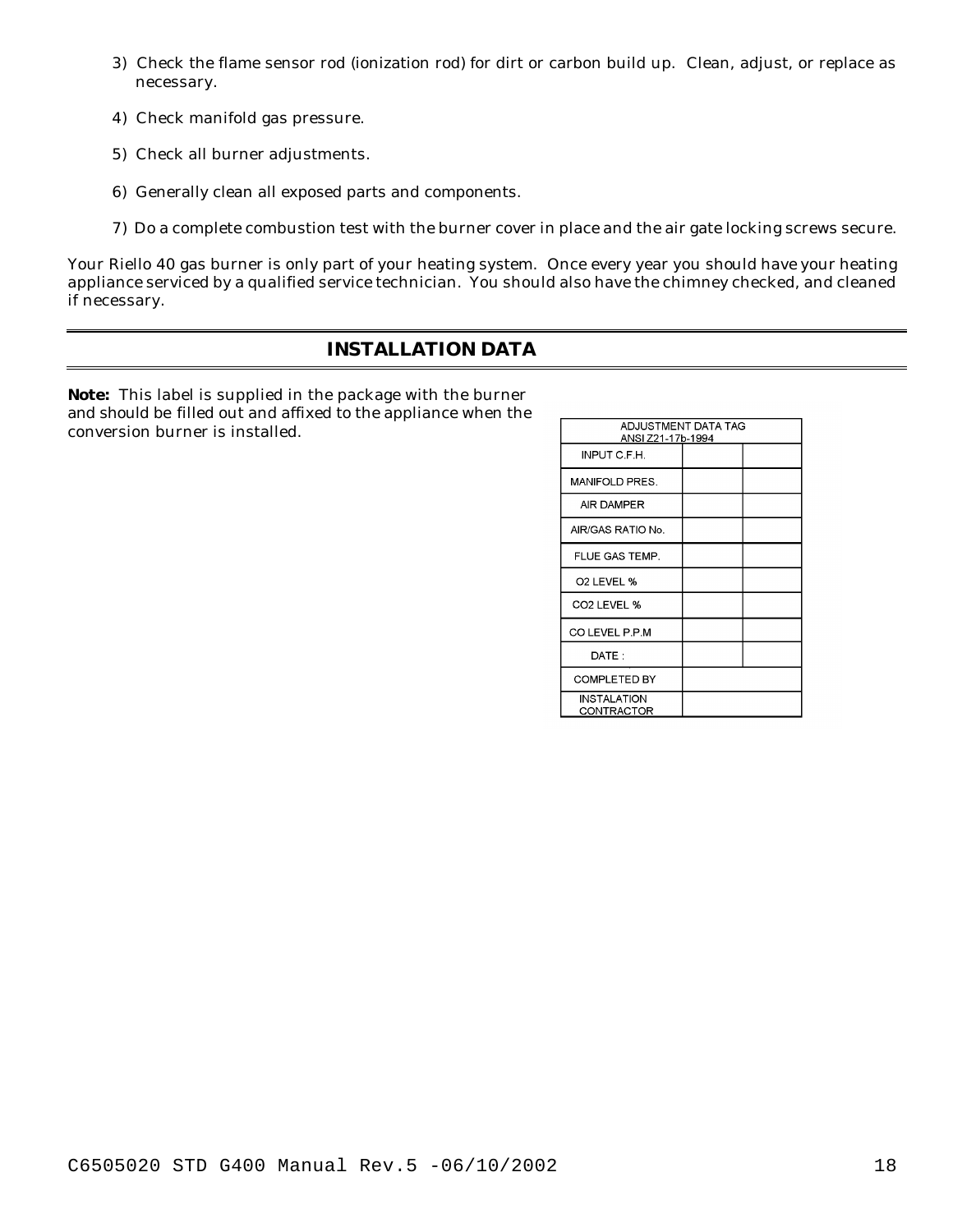|                  | <b>GAS BURNER SYSTEM</b><br><b>RIELLO 40 N400</b><br><b>REVISED: 10/01</b><br><b>SPARE PARTS</b> |                                          |     |                                             |                                      |  |
|------------------|--------------------------------------------------------------------------------------------------|------------------------------------------|-----|---------------------------------------------|--------------------------------------|--|
| No.              | <b>SPARE</b><br><b>PARTS</b><br><b>CODE</b>                                                      | <b>DESCRIPTION</b>                       | No. | <b>SPARE</b><br><b>PARTS</b><br><b>CODE</b> | <b>DESCRIPTION</b>                   |  |
| 1                | 3007238                                                                                          | Burner back cover                        | 21  | 3950371                                     | <b>Short combustion head (279T1)</b> |  |
| $\boldsymbol{2}$ | C7020008                                                                                         | Air switch                               | 22  | 3006696                                     | Drawer assembly elbow                |  |
| 3                | 3001162                                                                                          | Primary control box 525 SE/A             | 23  | 3007275                                     | Electrode assembly                   |  |
| 4                | 3002307                                                                                          | Primary control sub-base                 | 24  | 3007265                                     | Electrode and ionization clamp       |  |
| 5                | C7020006                                                                                         | 120/24 volt transformer                  | 25  | 3006708                                     | Ionization assembly                  |  |
| $\bf{6}$         | 3007288                                                                                          | Air switch tube and connector            | 26  | 3006702                                     | Natural gas orifice                  |  |
| 7                | 3007310                                                                                          | Ionization lead                          | 27  | 3006699                                     | Distributor head and mixing plate    |  |
| 8                | 3007293                                                                                          | Air tube cover plate                     | 28  | 3007299                                     | Manifold                             |  |
| $\boldsymbol{9}$ | 3006688                                                                                          | Chassis mounting collar                  | 29  | 3006693                                     | End cone                             |  |
| 10               | 3007223                                                                                          | Chassis front plate                      | 30  | 3005447                                     | Gas test point                       |  |
| 11               | 3007279                                                                                          | Air damper motor                         | 31  | 3000870                                     | Hinge assembly                       |  |
| 12               | 3006930                                                                                          | Motorized air damper                     |     |                                             |                                      |  |
| 13               | 3007205                                                                                          | Manual air shutter(air gate)             | 33  | 3950372                                     | Long combustion head (279T2)         |  |
| 14               | 3007209                                                                                          | Air intake housing                       | 34  | 3006696                                     | Drawer assembly elbow                |  |
| 15               | 3005788                                                                                          | Fan                                      | 35  | 3007276                                     | Electrode assembly                   |  |
| 16               | 3005834                                                                                          | Capacitor 10?F                           | 36  | 3007265                                     | Electrode & ionization clamp         |  |
| 17               | 3005843                                                                                          | Burner motor                             | 37  | 3007277                                     | Ionization assembly                  |  |
| 18               | 3005856                                                                                          | Mounting gasket                          | 38  | 3007300                                     | Manifold                             |  |
| 19               | 3006356                                                                                          | Universal mounting flange                | 39  | 3007290                                     | Natural gas tube                     |  |
| 20               | 3007448                                                                                          | Ground lead and connector                | 40  | 3005854                                     | Semi flange 2 required               |  |
|                  |                                                                                                  |                                          | 41  | 3006693                                     | End cone                             |  |
|                  |                                                                                                  |                                          | 42  | 3007282                                     | End cone adapter                     |  |
| 49               | C7010003                                                                                         | Mounting bracket-Transformer             | 43  | 3006702                                     | Natural gas orifice                  |  |
|                  |                                                                                                  |                                          | 44  | 3006699                                     | Distributor head and mixing plate    |  |
|                  |                                                                                                  | <b>ACCESSORIES</b>                       | 45  | 3007303                                     | Electrode support                    |  |
|                  | C7020004                                                                                         | Honeywell R8038A 24 v<br>switching relay | 46  | 3007285                                     | Air tube -long                       |  |
|                  |                                                                                                  |                                          | 47  | 3005447                                     | Gas test point                       |  |
|                  |                                                                                                  |                                          | 48  | 3000870                                     | Hinge assembly                       |  |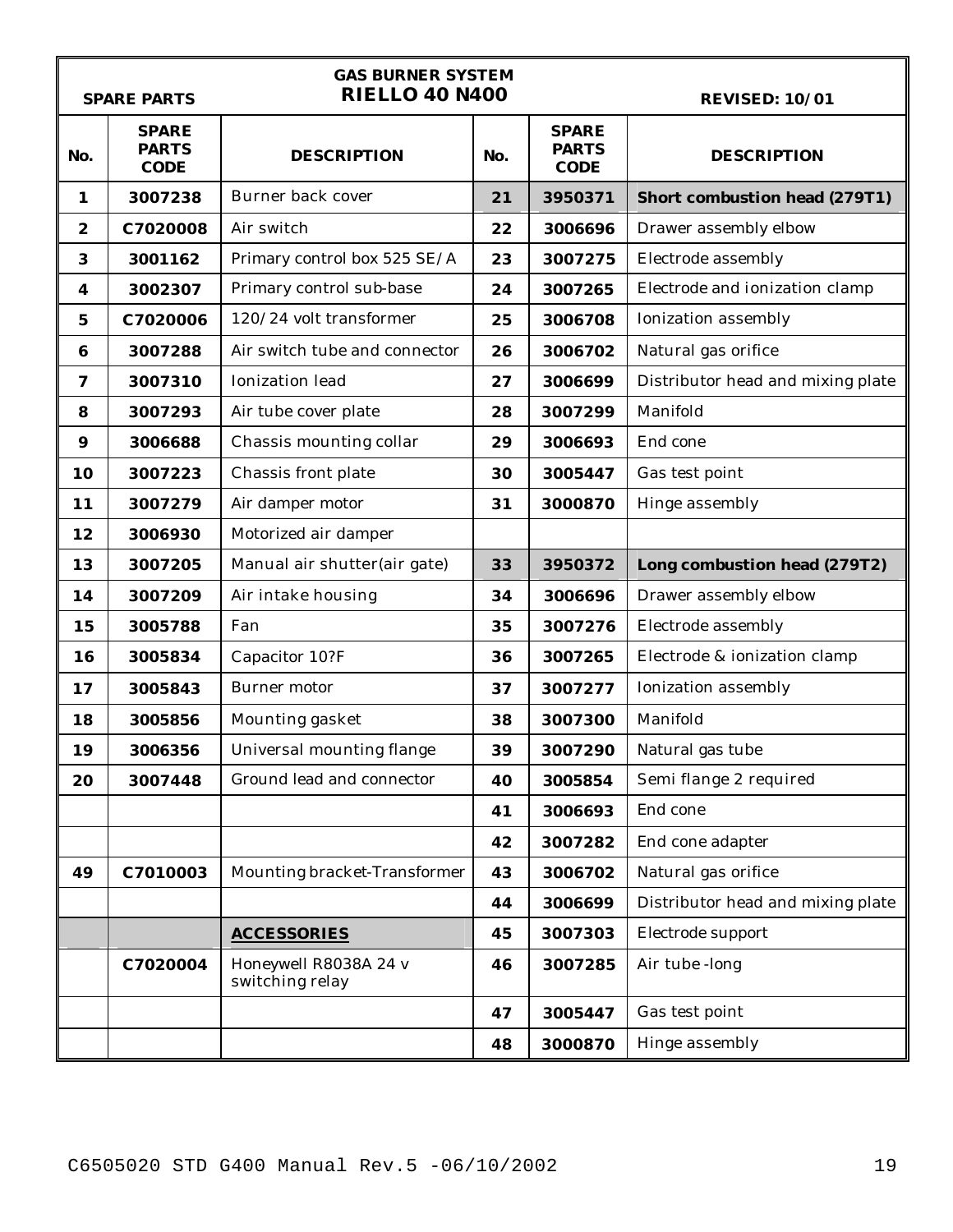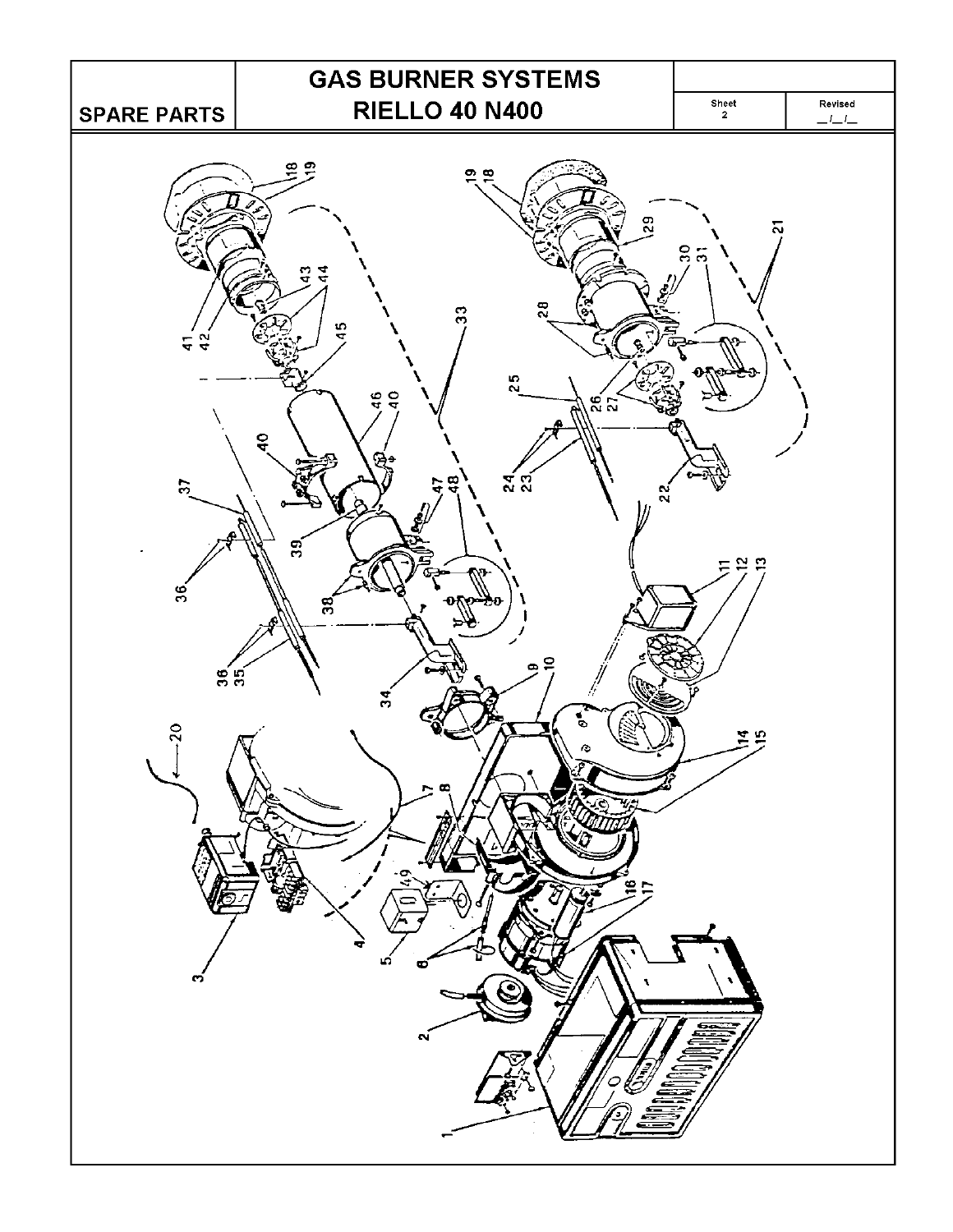35 Pond Park Rd. Hingham, MA 02043 Phone: 781-749-8292 Toll Free: 800-992-7637 Fax: 781-740-2069



2165 Meadowpine Blvd. Mississauga,On L5H 3R2 Phone: 905-542-0303 Toll Free: 800-387-3898 Fax: 905-542-1525

# **BURNER START- UP FORM \***

| Burner S/N. or<br>Model: |                                                                                                                                                                                                                                                    | Appliance:                                                                       |
|--------------------------|----------------------------------------------------------------------------------------------------------------------------------------------------------------------------------------------------------------------------------------------------|----------------------------------------------------------------------------------|
| Installer name:          |                                                                                                                                                                                                                                                    |                                                                                  |
| Company:                 | <u> 1989 - Johann Barn, fransk politik (d. 1989)</u>                                                                                                                                                                                               |                                                                                  |
| Address:                 |                                                                                                                                                                                                                                                    |                                                                                  |
| Phone:                   | <u> 1989 - Johann Stoff, Amerikaansk politiker († 1908)</u>                                                                                                                                                                                        |                                                                                  |
| Owner Name:              |                                                                                                                                                                                                                                                    | ,我们也不会有什么。""我们的人,我们也不会有什么?""我们的人,我们也不会有什么?""我们的人,我们也不会有什么?""我们的人,我们也不会有什么?""我们的人 |
| Address:                 |                                                                                                                                                                                                                                                    |                                                                                  |
| Phone:                   |                                                                                                                                                                                                                                                    | E-mail:                                                                          |
|                          | <b>Burner Start-up Info (OIL)</b>                                                                                                                                                                                                                  | <b>Burner Start-up Info (GAS)</b>                                                |
| Nozzle Info:             |                                                                                                                                                                                                                                                    | <b>Gas Supply Pressure:</b>                                                      |
| Pump Pressure:           | <u>and the state of the state of the state of the state of the state of the state of the state of the state of the state of the state of the state of the state of the state of the state of the state of the state of the state</u>               |                                                                                  |
| Air Setting:             | Turbulator<br>setting:<br>$\overline{\phantom{a}}$ and $\overline{\phantom{a}}$                                                                                                                                                                    | Air Setting: ________ Head Setting: ________                                     |
| Draft Overfire:          | Draft<br>breech:                                                                                                                                                                                                                                   | Draft Overfire: <u>Draft breech:</u>                                             |
|                          | $CO_2$ : $CO:$ $CO:$ $O_2$ :                                                                                                                                                                                                                       | $CO_2$ : $CO:$ $CO:$ $O_2$ :                                                     |
|                          | Smoke density: ___________(Bacharach)                                                                                                                                                                                                              | Manifold pressure: <u>_______________________</u>                                |
| Single Line:             | Two<br>Lines:<br>$\mathbf{r}$ . The contract of the contract of the contract of the contract of the contract of the contract of the contract of the contract of the contract of the contract of the contract of the contract of the contract of th | Ionization Reading µAdc: __ Input BTU/Hr: _________<br>. <i>. .</i>              |

**\*** This form was designed and provided in the installation manual for reference and also for providing technical information which can be faxed or mailed to our technical hot-line coordinator when technical assistance is required. Please complete this form, fax it or mail it at the address/fax above, or send an e-mail with the information listed below to: techservices@riellocanada.com